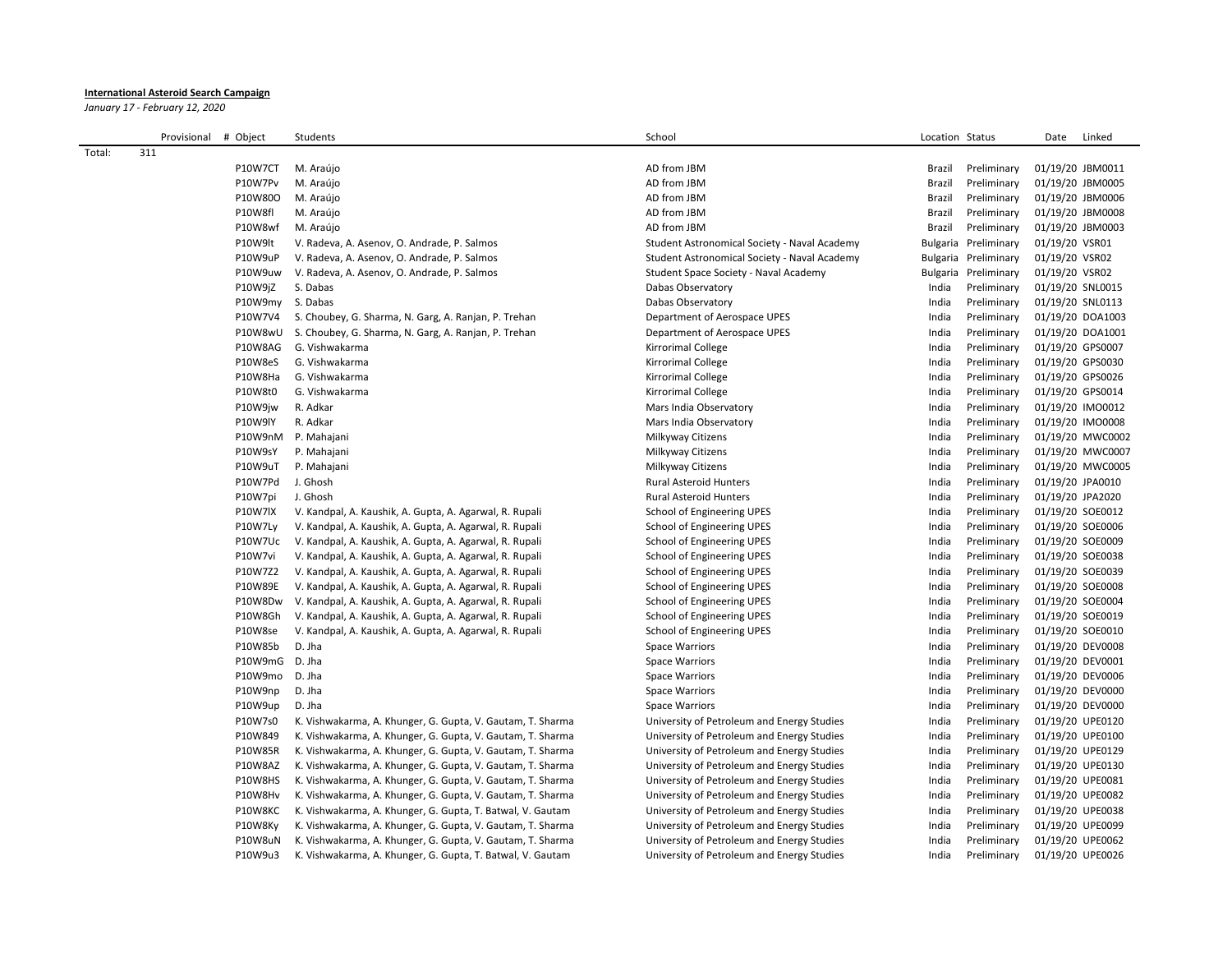| P10W9sl        | S. Zare, K. Safari, R. Habibi                                  | Diba High School                             | Iran       | Preliminary           | 01/19/20 ZARE001 |
|----------------|----------------------------------------------------------------|----------------------------------------------|------------|-----------------------|------------------|
| P10W9mL        | A. Seraji, S. Arkdastani, A. Vahidpanah, Y. Shakibamanesh      | Roshd High School Team 1                     | Iran       | Preliminary           | 01/19/20 ALEB001 |
| P10W7YO        | A. Duca, G. Bocovanu, L. Vintur                                | Miron Costin High School                     |            | Romania Preliminary   | 01/19/20 LMC0009 |
| P10W8hk        | A. Duca, G. Bocovanu, L. Vintur                                | Miron Costin High School                     |            | Romania Preliminary   | 01/19/20 LMC0014 |
| P10W8JS        | A. Duca, G. Bocovanu, L. Vintur                                | Miron Costin High School                     |            | Romania Preliminary   | 01/19/20 LMC0010 |
| P10W8xE        | A. Duca, G. Bocovanu, L. Vintur                                | Miron Costin High School                     |            | Romania Preliminary   | 01/19/20 LMC0013 |
| P10W9lj        | T. Tapero, A. Utkina, R. Sorokin, V. Kirilova, V. Kozlova      | School No.1 Lytkarino / Tusk                 | Russia     | Preliminary           | 01/19/20 LYT0002 |
| P10W9ny        | T. Tapero, A. Utkina, R. Sorokin, V. Kirilova, V. Kozlova      | School No.1 Lytkarino / Tusk                 | Russia     | Preliminary           | 01/19/20 LYT0001 |
| P10W9IJ        | A. Dimas                                                       | <b>IES Cabo Blanco</b>                       | Spain      | Preliminary           | 01/19/20 CAB0002 |
| P10W9md        | A. Dimas                                                       | <b>IES Cabo Blanco</b>                       | Spain      | Preliminary           | 01/19/20 CAB0007 |
| P10W9mV        | A. Dimas                                                       | <b>IES Cabo Blanco</b>                       | Spain      | Preliminary           | 01/19/20 CAB0003 |
| P10W9n1        | A. Dimas                                                       | <b>IES Cabo Blanco</b>                       | Spain      | Preliminary           | 01/19/20 CAB0006 |
| P10W9mN        | S. Gunarathne, W. Weerasinghe                                  | Silver Star Group - University of Kelaniya   |            | Sri Lanka Preliminary | 01/19/20 SSG0046 |
| P10W9vu        | S. Gunarathne, W. Weerasinghe                                  | Silver Star Group - University of Kelaniya   |            | Sri Lanka Preliminary | 01/19/20 SSG0047 |
| P10W9wF        | S. Gunarathne, W. Weerasinghe                                  | Silver Star Group - University of Kelaniya   |            | Sri Lanka Preliminary | 01/19/20 SSG0050 |
| P10W7Aw        | N. Niwarthana                                                  | Team Drakayz                                 |            | Sri Lanka Preliminary | 01/19/20 TDN0233 |
| P10W7G8        | N. Niwarthana                                                  | <b>Team Drakayz</b>                          |            | Sri Lanka Preliminary | 01/19/20 TDN0235 |
| P10W7L9        | N. Niwarthana                                                  | <b>Team Drakayz</b>                          |            | Sri Lanka Preliminary | 01/19/20 TDN0228 |
| P10W7qt        | N. Niwarthana                                                  | <b>Team Drakayz</b>                          |            | Sri Lanka Preliminary | 01/19/20 TDN0231 |
| P10W7uh        | N. Niwarthana                                                  | Team Drakayz                                 |            | Sri Lanka Preliminary | 01/19/20 TDN0234 |
| P10W7VC        | N. Niwarthana                                                  | <b>Team Drakayz</b>                          |            | Sri Lanka Preliminary | 01/19/20 TDN0224 |
| P10W7W8        | N. Niwarthana                                                  | Team Drakayz                                 |            | Sri Lanka Preliminary | 01/19/20 TDN0236 |
| P10W8BI        | N. Niwarthana                                                  | <b>Team Drakayz</b>                          |            | Sri Lanka Preliminary | 01/19/20 TDN0229 |
| P10W8cM        | N. Niwarthana                                                  | <b>Team Drakayz</b>                          |            | Sri Lanka Preliminary | 01/19/20 TDN0226 |
| P10W9vt        | N. Niwarthana                                                  | <b>Team Drakayz</b>                          |            | Sri Lanka Preliminary | 01/19/20 TDN0225 |
| P10W9wC        | N. Niwarthana                                                  | <b>Team Drakayz</b>                          |            | Sri Lanka Preliminary | 01/19/20 TDN0227 |
| P10W9wp        | N. Niwarthana                                                  | <b>Team Drakayz</b>                          |            | Sri Lanka Preliminary | 01/19/20 TDN0223 |
| P10W9nq        | V. Buchenko, M. Stasiuk, N. Mishevskiy, A. Biheza, S. Plaksa   | Kiev Astronomy Club Astropolis               |            | Ukraine Preliminary   | 01/19/20 ASP1001 |
| P10W7vr        | H. Choi                                                        | Friends' Central School                      | <b>USA</b> | Preliminary           | 01/19/20 FCS8005 |
| P10W8A6        | H. Choi                                                        | Friends' Central School                      | <b>USA</b> | Preliminary           | 01/19/20 FCS8008 |
| P10W8aq        | H. Choi                                                        | <b>Friends' Central School</b>               | <b>USA</b> | Preliminary           | 01/19/20 FCS8001 |
| P10W8im        | H. Choi                                                        | Friends' Central School                      | <b>USA</b> | Preliminary           | 01/19/20 FCS8003 |
| P10W9wr        | H. Choi                                                        | Friends' Central School                      | <b>USA</b> | Preliminary           | 01/19/20 FCS8002 |
| <b>P10W7IN</b> | R. Rose                                                        | Mililani Middle School                       | <b>USA</b> | Preliminary           | 01/19/20 MMS0130 |
| P10W7KT        | R. Rose                                                        | Mililani Middle School                       | <b>USA</b> | Preliminary           | 01/19/20 MMS0139 |
| P10W7MX        | R. Rose                                                        | Mililani Middle School                       | <b>USA</b> | Preliminary           | 01/19/20 MMS0138 |
| P10W7Wy        | R. Rose                                                        | Mililani Middle School                       | <b>USA</b> | Preliminary           | 01/19/20 MMS0140 |
| P10W7Yc        | R. Rose                                                        | Mililani Middle School                       | <b>USA</b> | Preliminary           | 01/19/20 MMS0129 |
| P10W9ul        | D. Crowson, J. Philpot, R. Owens                               | Space Rock Hounds                            | <b>USA</b> | Preliminary           | 01/19/20 SRH0313 |
| P10W9vf        | D. Crowson, J. Philpot, R. Owens                               | Space Rock Hounds                            | <b>USA</b> | Preliminary           | 01/19/20 SRH0311 |
|                |                                                                |                                              |            |                       |                  |
| P10Wddp        | K. Hitrova, P. Nikolaeva, A. Mikulich, M. Tsihankou, A. Biheza | Astronomy Club of Minsk Planetarium          |            | Belarus Preliminary   | 01/20/20 MPB1001 |
| P10WaFl        | M. Araújo                                                      | AD from JBM                                  | Brazil     | Preliminary           | 01/20/20 JBM0020 |
| P10Waug        | M. Araújo                                                      | AD from JBM                                  | Brazil     | Preliminary           | 01/20/20 JBM0029 |
| P10WaUW        | M. Araújo                                                      | AD from JBM                                  | Brazil     | Preliminary           | 01/20/20 JBM0026 |
| P10Wdez        | M. Araújo                                                      | AD from JBM                                  | Brazil     | Preliminary           | 01/20/20 JBM0030 |
| P10Wdb5        | V. Radeva, A. Asenov, O. Andrade                               | Student Astronomical Society - Naval Academy |            | Bulgaria Preliminary  | 01/20/20 RAA01   |
| P10Wdeq        | V. Radeva, A. Asenov, O. Andrade                               | Student Astronomical Society - Naval Academy |            | Bulgaria Preliminary  | 01/20/20 RAA01   |
| P10WdeV        | V. Radeva, A. Asenov, O. Andrade                               | Student Astronomical Society - Naval Academy |            | Bulgaria Preliminary  | 01/20/20 RAA01   |
| P10Wdh3        | S. Dabas                                                       | Dabas Observatory                            | India      | Preliminary           | 01/20/20 SNL0017 |
| P10Wbi7        | S. Jain, A. Aryan, A. Anshul, S. Uzair                         | Infinity Space Club                          | India      | Preliminary           | 01/20/20 ISC1001 |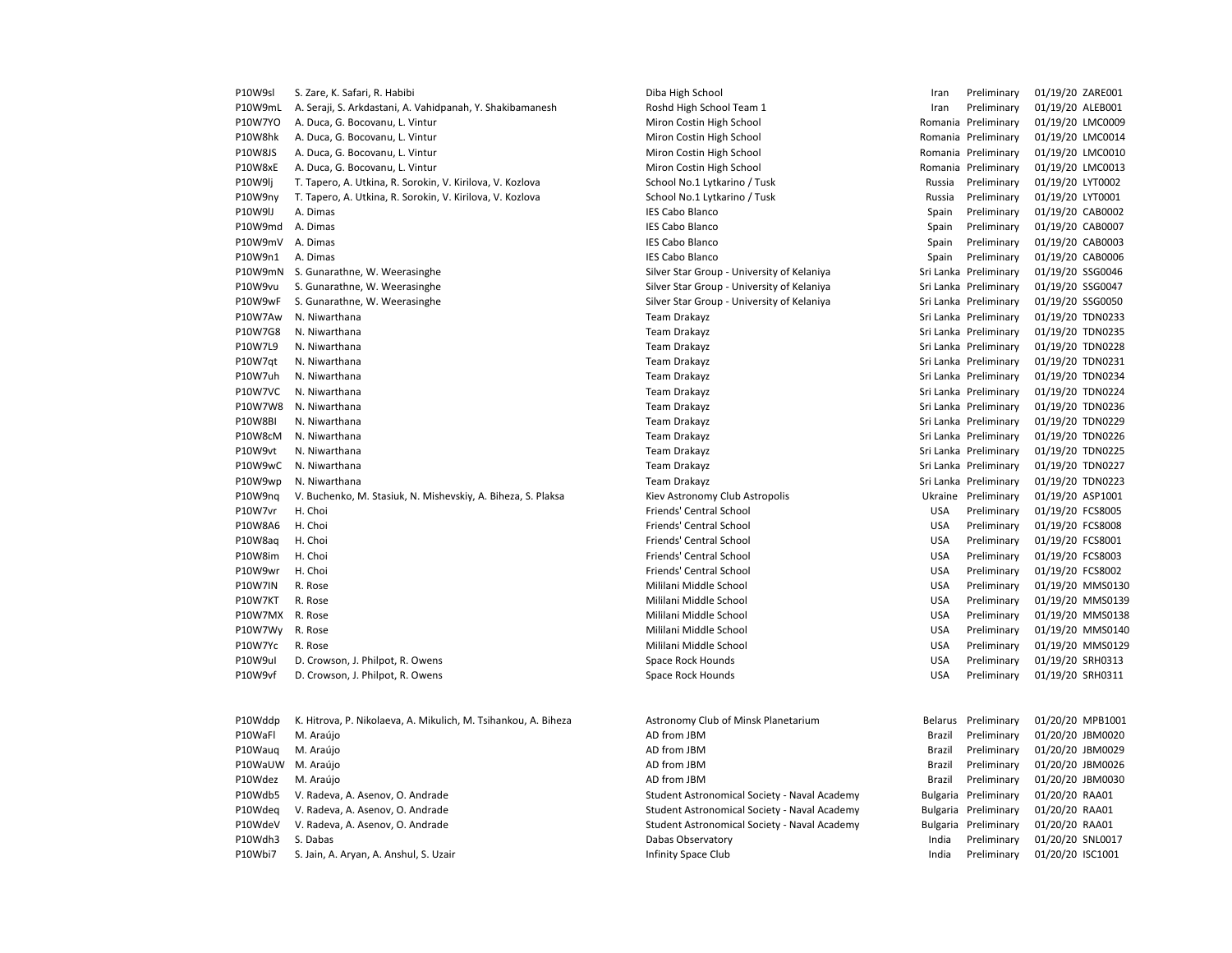| P10WaMn | G. Vishwakarma                                             | Kirrorimal College                         | India | Preliminary                                | 01/20/20 GPS0034                     |
|---------|------------------------------------------------------------|--------------------------------------------|-------|--------------------------------------------|--------------------------------------|
| P10WaQp | G. Vishwakarma                                             | Kirrorimal College                         | India | Preliminary                                | 01/20/20 GPS0037                     |
| P10WaT9 | G. Vishwakarma                                             | Kirrorimal College                         | India | Preliminary                                | 01/20/20 GPS0038                     |
| P10Wb2j | G. Vishwakarma                                             | Kirrorimal College                         | India | Preliminary                                | 01/20/20 GPS0039                     |
| P10WbjN | G. Vishwakarma                                             | Kirrorimal College                         | India | Preliminary                                | 01/20/20 GPS0040                     |
| P10Wdd4 | G. Vishwakarma                                             | Kirrorimal College                         | India | Preliminary                                | 01/20/20 GPS0041                     |
| P10Wdbo | P. Mahajani                                                | Milkyway Citizens                          | India | Preliminary                                | 01/20/20 MWC0028                     |
| P10WddQ | P. Mahajani                                                | Milkyway Citizens                          | India | Preliminary                                | 01/20/20 MWC0022                     |
| P10Wde0 | P. Mahajani                                                | Milkyway Citizens                          | India | Preliminary                                | 01/20/20 MWC0027                     |
| P10WaCy | J. Ghosh                                                   | <b>Rural Asteroid Hunters</b>              | India | Preliminary                                | 01/20/20 JPA2020                     |
| P10WaLr | J. Ghosh                                                   | <b>Rural Asteroid Hunters</b>              | India | Preliminary                                | 01/20/20 JPA0004                     |
| P10WaRf | J. Ghosh                                                   | Rural Asteroid Hunters                     | India | Preliminary                                | 01/20/20 JPA0028                     |
| P10WasQ | J. Ghosh                                                   | Rural Asteroid Hunters                     | India | Preliminary                                | 01/20/20 JPA2020                     |
| P10WaSR | J. Ghosh                                                   | <b>Rural Asteroid Hunters</b>              | India | Preliminary                                | 01/20/20 JPA0023                     |
| P10Wb2R | J. Ghosh                                                   | <b>Rural Asteroid Hunters</b>              | India | Preliminary                                | 01/20/20 JPA0024                     |
| P10WddR | J. Ghosh                                                   | <b>Rural Asteroid Hunters</b>              | India | Preliminary                                | 01/20/20 JPA0020                     |
| P10WaB1 | V. Kandpal, A. Kaushik, A. Gupta, A. Agarwal, R. Rupali    | School of Engineering UPES                 | India | Preliminary                                | 01/20/20 SOE0058                     |
| P10Wb72 | V. Kandpal, A. Kaushik, A. Gupta, A. Agarwal, R. Rupali    | School of Engineering UPES                 | India | Preliminary                                | 01/20/20 SOE0020                     |
| P10Wbdd | V. Kandpal, A. Kaushik, A. Gupta, A. Agarwal, R. Rupali    | School of Engineering UPES                 | India | Preliminary                                | 01/20/20 SOE0048                     |
| P10WaBY | K. Vishwakarma, A. Khunger, G. Gupta, V. Gautam, T. Sharma | University of Petroleum and Energy Studies | India | Preliminary                                | 01/20/20 UPE200                      |
| P10WaPq | K. Vishwakarma, A. Khunger, G. Gupta, V. Gautam, T. Sharma | University of Petroleum and Energy Studies | India | Preliminary                                | 01/20/20 UPE0138                     |
| P10WaQg | K. Vishwakarma, A. Khunger, G. Gupta, V. Gautam, T. Sharma | University of Petroleum and Energy Studies | India | Preliminary                                | 01/20/20 UPE0155                     |
| P10WavD | K. Vishwakarma, A. Khunger, G. Gupta, V. Gautam, T. Sharma | University of Petroleum and Energy Studies | India | Preliminary                                | 01/20/20 UPE0475                     |
| P10WaYW | K. Vishwakarma, A. Khunger, G. Gupta, V. Gautam, T. Sharma | University of Petroleum and Energy Studies | India | Preliminary                                | 01/20/20 UPE0186                     |
| P10Wbk9 | K. Vishwakarma, A. Khunger, G. Gupta, V. Gautam, T. Sharma | University of Petroleum and Energy Studies | India | Preliminary                                | 01/20/20 UPE0146                     |
| P10WdcS | K. Vishwakarma, A. Khunger, G. Gupta, V. Gautam, T. Sharma | University of Petroleum and Energy Studies | India | Preliminary                                | 01/20/20 UPE0156                     |
| P10Wdb6 | S. Zare, K. Safari, R. Habibi                              | Diba High School                           | Iran  | Preliminary                                | 01/20/20 ZARE004                     |
| P10Wdbu | A. Seraji, S. Arkdastani, A. Vahidpanah, Y. Shakibamanesh  | Roshd High School Team 1                   | Iran  | Preliminary                                | 01/20/20 ALEB002                     |
| P10Wddl | A. Seraji, S. Arkdastani, A. Vahidpanah, Y. Shakibamanesh  | Roshd High School Team 1                   | Iran  | Preliminary                                | 01/20/20 ALEB003                     |
| P10WaDV |                                                            |                                            |       |                                            |                                      |
| P10WaFa | A. Duca, G. Bocovanu, L. Vintur                            | Miron Costin High School                   |       | Romania Preliminary<br>Romania Preliminary | 01/20/20 LMC0018<br>01/20/20 LMC0020 |
|         | A. Duca, G. Bocovanu, L. Vintur                            | Miron Costin High School                   |       |                                            |                                      |
|         | P10WaWQ A. Duca, G. Bocovanu, L. Vintur                    | Miron Costin High School                   |       | Romania Preliminary                        | 01/20/20 LMC0037                     |
| P10WaXf | A. Duca, G. Bocovanu, L. Vintur                            | Miron Costin High School                   |       | Romania Preliminary                        | 01/20/20 LMC0027                     |
| P10WaYO | A. Duca, G. Bocovanu, L. Vintur                            | Miron Costin High School                   |       | Romania Preliminary                        | 01/20/20 LMC0035                     |
| P10Wb4C | A. Duca, G. Bocovanu, L. Vintur                            | Miron Costin High School                   |       | Romania Preliminary                        | 01/20/20 LMC0036                     |
| P10Wb4P | A. Duca, G. Bocovanu, L. Vintur                            | Miron Costin High School                   |       | Romania Preliminary                        | 01/20/20 LMC0028                     |
| P10WbhZ | A. Duca, G. Bocovanu, L. Vintur                            | Miron Costin High School                   |       | Romania Preliminary                        | 01/20/20 LMC0026                     |
| P10Wbms | A. Duca, G. Bocovanu, L. Vintur                            | Miron Costin High School                   |       | Romania Preliminary                        | 01/20/20 LMC0023                     |
| P10Wder | A. Duca, G. Bocovanu, L. Vintur                            | Miron Costin High School                   |       | Romania Preliminary                        | 01/20/20 LMC0032                     |
| P10WdgB | A. Duca, G. Bocovanu, L. Vintur                            | Miron Costin High School                   |       | Romania Preliminary                        | 01/20/20 LMC0038                     |
| P10Wdi0 | A. Duca, G. Bocovanu, L. Vintur                            | Miron Costin High School                   |       | Romania Preliminary                        | 01/20/20 LMC0039                     |
| P10Wbnv | A. Dimas                                                   | <b>IES Cabo Blanco</b>                     | Spain | Preliminary                                | 01/20/20 CAB0013                     |
| P10Wdfg | A. Dimas                                                   | <b>IES Cabo Blanco</b>                     | Spain | Preliminary                                | 01/20/20 CAB0021                     |
| P10Wdiv | A. Dimas                                                   | <b>IES Cabo Blanco</b>                     | Spain | Preliminary                                | 01/20/20 CAB0015                     |
| P10Wdb9 | S. Gunarathne, W. Weerasinghe                              | Silver Star Group - University of Kelaniya |       | Sri Lanka Preliminary                      | 01/20/20 SSG0057                     |
| P10Wddx | S. Gunarathne, W. Weerasinghe                              | Silver Star Group - University of Kelaniya |       | Sri Lanka Preliminary                      | 01/20/20 SSG0058                     |
| P10WddZ | S. Gunarathne, W. Weerasinghe                              | Silver Star Group - University of Kelaniya |       | Sri Lanka Preliminary                      | 01/20/20 SSG0052                     |
| P10WdeY | S. Gunarathne, W. Weerasinghe                              | Silver Star Group - University of Kelaniya |       | Sri Lanka Preliminary                      | 01/20/20 SSG0059                     |
| P10Walx | N. Niwarthana                                              | Team Drakayz                               |       | Sri Lanka Preliminary                      | 01/20/20 TDN0239                     |
| P10WaZO | N. Niwarthana                                              | Team Drakayz                               |       | Sri Lanka Preliminary                      | 01/20/20 TDN0245                     |
| P10WbbM | N. Niwarthana                                              | Team Drakayz                               |       | Sri Lanka Preliminary                      | 01/20/20 TDN0243                     |
| P10Wbeh | N. Niwarthana                                              | Team Drakayz                               |       | Sri Lanka Preliminary                      | 01/20/20 TDN0244                     |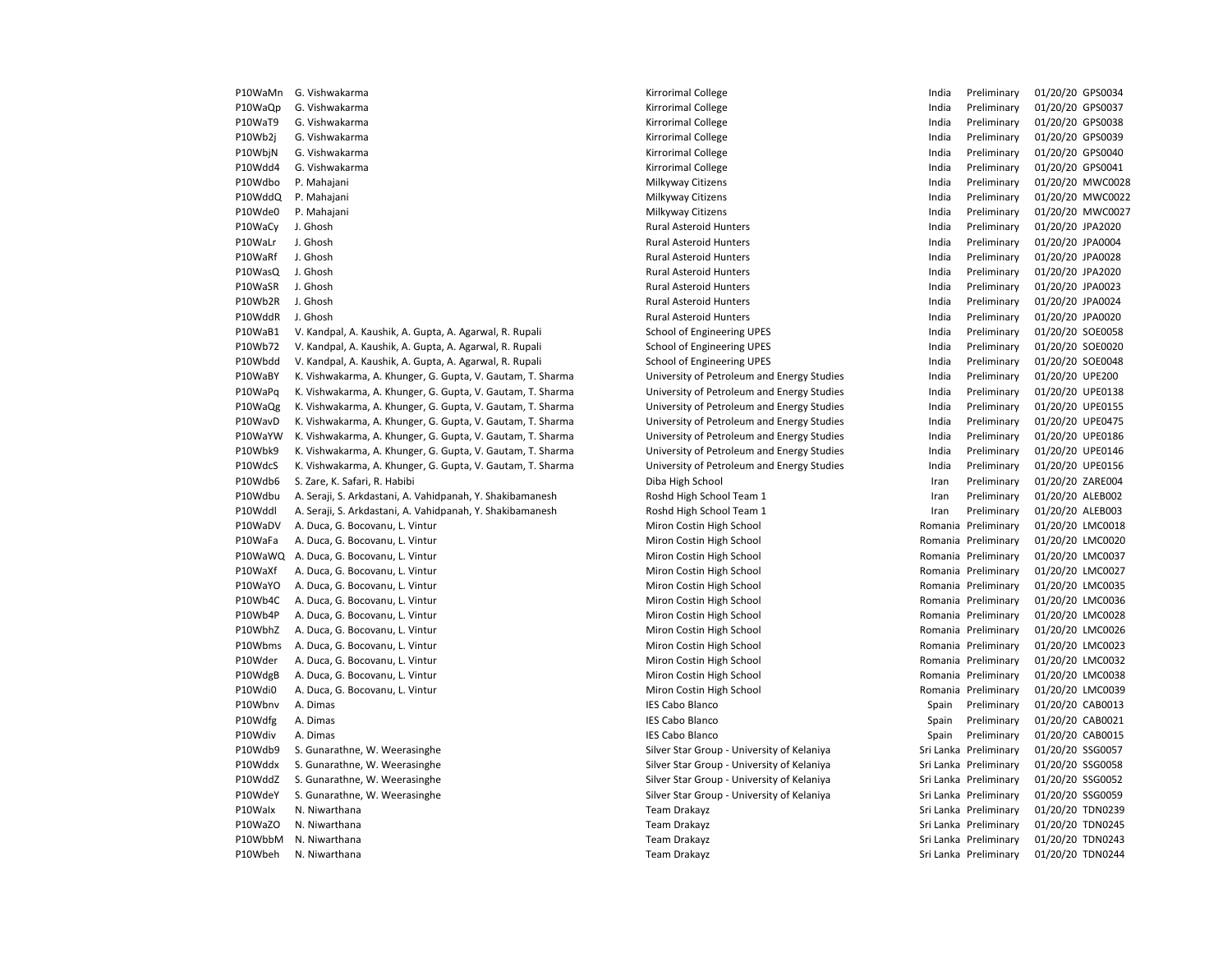| P10Wbgb | N. Niwarthana                                                       | Team Drakayz                                 |               | Sri Lanka Preliminary | 01/20/20 TDN0240 |
|---------|---------------------------------------------------------------------|----------------------------------------------|---------------|-----------------------|------------------|
| P10Wddw | N. Niwarthana                                                       | <b>Team Drakayz</b>                          |               | Sri Lanka Preliminary | 01/20/20 TDN0241 |
| P10WdeX | N. Niwarthana                                                       | Team Drakayz                                 |               | Sri Lanka Preliminary | 01/20/20 TDN0242 |
| P10WaT3 | A. Deshappriya                                                      | <b>Team Osiris</b>                           |               | Sri Lanka Preliminary | 01/20/20 OSR0541 |
| P10Wbde | A. Deshappriya                                                      | <b>Team Osiris</b>                           |               | Sri Lanka Preliminary | 01/20/20 PGS0500 |
| P10Wbf3 | A. Deshappriya                                                      | <b>Team Osiris</b>                           |               | Sri Lanka Preliminary | 01/20/20 PGS0503 |
| P10Wdby | A. Deshappriya                                                      | <b>Team Osiris</b>                           |               | Sri Lanka Preliminary | 01/20/20 PGS0506 |
| P10Wdcd | A. Deshappriya                                                      | <b>Team Osiris</b>                           |               | Sri Lanka Preliminary | 01/20/20 PGS0509 |
| P10WdeT | A. Deshappriya                                                      | <b>Team Osiris</b>                           |               | Sri Lanka Preliminary | 01/20/20 OSR0543 |
| P10WdgY | A. Deshappriya                                                      | <b>Team Osiris</b>                           |               | Sri Lanka Preliminary | 01/20/20 OSR0542 |
| P10WdhB | A. Deshappriya                                                      | <b>Team Osiris</b>                           |               | Sri Lanka Preliminary | 01/20/20 OSR0540 |
| P10WaFT | M. Özaydin, M. Erkus, M. Gulerkaya, B. Ertan, H. Sogancý, A. Arslan | Duzce Science and Art Center                 | Turkey        | Preliminary           | 01/20/20 SAC314  |
| P10WaKO | M. Özaydin, M. Erkus, M. Gulerkaya, B. Ertan, H. Sogancý, A. Arslan | Duzce Science and Art Center                 | Turkey        | Preliminary           | 01/20/20 SAC309  |
| P10WaNH | M. Özaydin, M. Erkus, M. Gulerkaya, B. Ertan, H. Sogancý, A. Arslan | Duzce Science and Art Center                 | Turkey        | Preliminary           | 01/20/20 SAC310  |
| P10WdbB | H. Will, K. Dai                                                     | Friends' Central School                      | <b>USA</b>    | Preliminary           | 01/20/20 FCS8018 |
| P10WdbT | H. Will, K. Dai                                                     | Friends' Central School                      | <b>USA</b>    | Preliminary           | 01/20/20 FCS8017 |
| P10WdfN | D. Skapik                                                           | Friends' Central School                      | <b>USA</b>    | Preliminary           | 01/20/20 FCS8010 |
| P10WaJC | R. Rose, L. Berry, K. Busby                                         | Mililani Middle School                       | <b>USA</b>    | Preliminary           | 01/20/20 MMS0151 |
| P10WaKB | R. Rose, L. Berry, K. Busby                                         | Mililani Middle School                       | <b>USA</b>    | Preliminary           | 01/20/20 MMS0155 |
| P10WaKu | R. Rose, L. Berry, K. Busby                                         | Mililani Middle School                       | <b>USA</b>    | Preliminary           | 01/20/20 MMS0153 |
| P10WaNv | R. Rose, L. Berry, K. Busby                                         | Mililani Middle School                       | <b>USA</b>    | Preliminary           | 01/20/20 MMS0159 |
| P10Watl | R. Rose, L. Berry, K. Busby                                         | Mililani Middle School                       | <b>USA</b>    | Preliminary           | 01/20/20 MMS0163 |
| P10Wav6 | R. Rose, L. Berry, K. Busby                                         | Mililani Middle School                       | <b>USA</b>    | Preliminary           | 01/20/20 MMS0160 |
| P10WaYq | R. Rose, L. Berry, K. Busby                                         | Mililani Middle School                       | <b>USA</b>    | Preliminary           | 01/20/20 MMS0150 |
| P10WbfH | R. Rose, L. Berry, K. Busby                                         | Mililani Middle School                       | <b>USA</b>    | Preliminary           | 01/20/20 MMS0161 |
| P10Wdbv | D. Crowson, J. Philpot, R. Owens                                    | Space Rock Hounds                            | <b>USA</b>    | Preliminary           | 01/20/20 SRH0325 |
| P10Wddu | D. Crowson, J. Philpot, R. Owens                                    | Space Rock Hounds                            | <b>USA</b>    | Preliminary           | 01/20/20 SRH0323 |
| P10Wdet | D. Crowson, J. Philpot, R. Owens                                    | Space Rock Hounds                            | <b>USA</b>    | Preliminary           | 01/20/20 SRH0320 |
|         |                                                                     |                                              |               |                       |                  |
|         |                                                                     |                                              |               |                       |                  |
| P10WEem | M. Araújo                                                           | AD from JBM                                  | Brazil        | Preliminary           | 01/23/20 JBM0059 |
| P10WEkr | M. Araújo                                                           | AD from JBM                                  | Brazil        | Preliminary           | 01/23/20 JBM0045 |
| P10WENJ | M. Araújo                                                           | AD from JBM                                  | <b>Brazil</b> | Preliminary           | 01/23/20 JBM0052 |
| P10WET5 | M. Araújo                                                           | AD from JBM                                  | Brazil        | Preliminary           | 01/23/20 JBM0049 |
| P10WEtV | M. Araújo                                                           | AD from JBM                                  | Brazil        | Preliminary           | 01/23/20 JBM0044 |
| P10WF7c | M. Araújo                                                           | AD from JBM                                  | Brazil        | Preliminary           | 01/23/20 JBM0040 |
| P10WF82 | M. Araújo                                                           | AD from JBM                                  | <b>Brazil</b> | Preliminary           | 01/23/20 JBM0046 |
| P10WFAe | M. Araújo                                                           | AD from JBM                                  | Brazil        | Preliminary           | 01/23/20 JBM0032 |
| P10WFBj | M. Araújo                                                           | AD from JBM                                  | Brazil        | Preliminary           | 01/23/20 JBM0036 |
| P10WFfI | M. Araújo                                                           | AD from JBM                                  | Brazil        | Preliminary           | 01/23/20 JBM0037 |
| P10WFGe | M. Araújo                                                           | AD from JBM                                  | <b>Brazil</b> | Preliminary           | 01/23/20 JBM0035 |
| P10WFiG | M. Araújo                                                           | AD from JBM                                  | Brazil        | Preliminary           | 01/23/20 JBM0034 |
| P10WFI2 | M. Araújo                                                           | AD from JBM                                  | Brazil        | Preliminary           | 01/23/20 JBM0054 |
| P10WFV8 | M. Araújo                                                           | AD from JBM                                  | Brazil        | Preliminary           | 01/23/20 JBM0033 |
| P10WFRW | G. Gianesini, D. Delfrate                                           | Colegio Vicentino Sao Jose                   | Brazil        | Preliminary           | 01/23/20 CVS0252 |
| P10WFTE | G. Gianesini, D. Delfrate                                           | Colegio Vicentino Sao Jose                   | <b>Brazil</b> | Preliminary           | 01/23/20 CVS0253 |
| P10WFuS | G. Gianesini, D. Delfrate                                           | Colegio Vicentino Sao Jose                   | Brazil        | Preliminary           | 01/23/20 CVS0255 |
| P10WFIP | V. Radeva, A. Asenov, O. Andrade                                    | Student Astronomical Society - Naval Academy |               | Bulgaria Preliminary  | 01/23/20 RAA01   |
| P10WFQA | V. Radeva, A. Asenov, O. Andrade                                    | Student Astronomical Society - Naval Academy | Bulgaria      | Preliminary           | 01/23/20 RAA01   |
| P10WFwK | V. Radeva, A. Asenov, O. Andrade                                    | Student Space Society - Naval Academy        |               | Bulgaria Preliminary  | 01/23/20 RAA01   |
| P10WFQI | S. Dabas                                                            | Dabas Observatory                            | India         | Preliminary           | 01/23/20 SNL0118 |
| P10WFyT | S. Dabas                                                            | Dabas Observatory                            | India         | Preliminary           | 01/23/20 SNL0121 |
|         |                                                                     |                                              |               |                       |                  |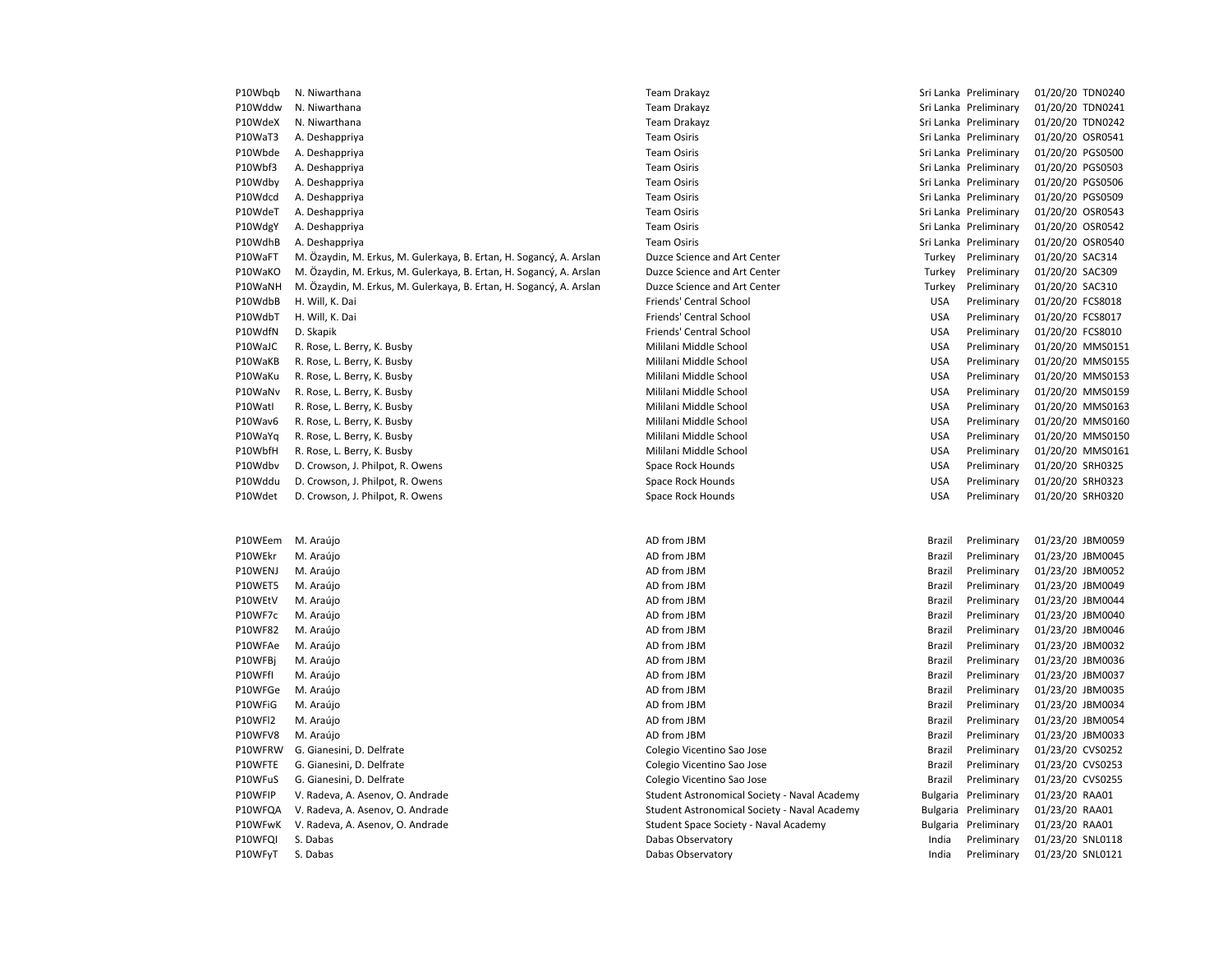| P10WEEX | G. Vishwakarma                                             | Kirrorimal College                         | India | Preliminary         | 01/23/20 GPS0051 |                  |
|---------|------------------------------------------------------------|--------------------------------------------|-------|---------------------|------------------|------------------|
| P10WEnV | G. Vishwakarma                                             | Kirrorimal College                         | India | Preliminary         | 01/23/20 GPS0050 |                  |
| P10WETu | G. Vishwakarma                                             | Kirrorimal College                         | India | Preliminary         | 01/23/20 GPS0048 |                  |
| P10WEyV | G. Vishwakarma                                             | Kirrorimal College                         | India | Preliminary         | 01/23/20 GPS0045 |                  |
| P10WF2a | G. Vishwakarma                                             | Kirrorimal College                         | India | Preliminary         | 01/23/20 GPS0046 |                  |
| P10WFOT | G. Vishwakarma                                             | Kirrorimal College                         | India | Preliminary         | 01/23/20 GPS0049 |                  |
| P10WFRk | G. Vishwakarma                                             | Kirrorimal College                         | India | Preliminary         | 01/23/20 GPS0043 |                  |
| P10WFHB | P. Mahajani                                                | Milkyway Citizens                          | India | Preliminary         |                  | 01/23/20 MWC0037 |
| P10WFOH | P. Mahajani                                                | Milkyway Citizens                          | India | Preliminary         |                  | 01/23/20 MWC0023 |
| P10WFPN | P. Mahajani                                                | Milkyway Citizens                          | India | Preliminary         |                  | 01/23/20 MWC0035 |
| P10WFRi | P. Mahajani                                                | Milkyway Citizens                          | India | Preliminary         |                  | 01/23/20 MWC0029 |
| P10WFSJ | P. Mahajani                                                | Milkyway Citizens                          | India | Preliminary         |                  | 01/23/20 MWC0032 |
| P10WFVf | P. Mahajani                                                | Milkyway Citizens                          | India | Preliminary         |                  | 01/23/20 MWC0034 |
| P10WEF7 | J. Ghosh                                                   | <b>Rural Asteroid Hunters</b>              | India | Preliminary         | 01/23/20 JPA0043 |                  |
| P10WEHw | J. Ghosh                                                   | <b>Rural Asteroid Hunters</b>              | India | Preliminary         | 01/23/20 JPA1979 |                  |
| P10WELB | J. Ghosh                                                   | <b>Rural Asteroid Hunters</b>              | India | Preliminary         | 01/23/20 JPA1985 |                  |
| P10WEn7 | J. Ghosh                                                   | <b>Rural Asteroid Hunters</b>              | India | Preliminary         | 01/23/20 JPA1979 |                  |
| P10WERc | J. Ghosh                                                   | Rural Asteroid Hunters                     | India | Preliminary         | 01/23/20 JPA1985 |                  |
| P10WFGQ | J. Ghosh                                                   | <b>Rural Asteroid Hunters</b>              | India | Preliminary         | 01/23/20 JPA2006 |                  |
| P10WFPm | J. Ghosh                                                   | Rural Asteroid Hunters                     | India | Preliminary         | 01/23/20 JPA0042 |                  |
| P10WERD | V. Kandpal, A. Kaushik, A. Gupta, A. Agarwal, R. Rupali    | School of Engineering UPES                 | India | Preliminary         | 01/23/20 SOE0052 |                  |
| P10WF54 | V. Kandpal, A. Kaushik, A. Gupta, A. Agarwal, R. Rupali    | School of Engineering UPES                 | India | Preliminary         | 01/23/20 SOE0030 |                  |
| P10WFBW | V. Kandpal, A. Kaushik, A. Gupta, A. Agarwal, R. Rupali    | School of Engineering UPES                 | India | Preliminary         | 01/23/20 SOE0034 |                  |
| P10WFdE | V. Kandpal, A. Kaushik, A. Gupta, A. Agarwal, R. Rupali    | School of Engineering UPES                 | India | Preliminary         | 01/23/20 SOE0051 |                  |
| P10WFhp | V. Kandpal, A. Kaushik, A. Gupta, A. Agarwal, R. Rupali    | School of Engineering UPES                 | India | Preliminary         | 01/23/20 SOE0049 |                  |
| P10WFQC | V. Kandpal, A. Kaushik, A. Gupta, A. Agarwal, R. Rupali    | School of Engineering UPES                 | India | Preliminary         | 01/23/20 SOE0036 |                  |
| P10WEF2 | K. Vishwakarma, A. Khunger, G. Gupta, V. Gautam, T. Sharma | University of Petroleum and Energy Studies | India | Preliminary         | 01/23/20 UPE0243 |                  |
| P10WEgc | K. Vishwakarma, A. Khunger, G. Gupta, V. Gautam, T. Sharma | University of Petroleum and Energy Studies | India | Preliminary         | 01/23/20 UPE0354 |                  |
| P10WEhv | K. Vishwakarma, A. Khunger, G. Gupta, V. Gautam, T. Sharma | University of Petroleum and Energy Studies | India | Preliminary         | 01/23/20 UPE0339 |                  |
| P10WEMU | K. Vishwakarma, A. Khunger, G. Gupta, V. Gautam, T. Sharma | University of Petroleum and Energy Studies | India | Preliminary         | 01/23/20 UPE0245 |                  |
| P10WESv | K. Vishwakarma, A. Khunger, G. Gupta, V. Gautam, T. Sharma | University of Petroleum and Energy Studies | India | Preliminary         | 01/23/20 UPE0361 |                  |
| P10WEzq | K. Vishwakarma, A. Khunger, G. Gupta, V. Gautam, T. Sharma | University of Petroleum and Energy Studies | India | Preliminary         | 01/23/20 UPE0306 |                  |
| P10WF3a | K. Vishwakarma, A. Khunger, G. Gupta, V. Gautam, T. Sharma | University of Petroleum and Energy Studies | India | Preliminary         | 01/23/20 UPE215  |                  |
| P10WFb6 | K. Vishwakarma, A. Khunger, G. Gupta, V. Gautam, T. Sharma | University of Petroleum and Energy Studies | India | Preliminary         | 01/23/20 UPE220  |                  |
| P10WFe3 | K. Vishwakarma, A. Khunger, G. Gupta, V. Gautam, T. Sharma | University of Petroleum and Energy Studies | India | Preliminary         | 01/23/20 UPE0353 |                  |
| P10WFGu | K. Vishwakarma, A. Khunger, G. Gupta, V. Gautam, T. Sharma | University of Petroleum and Energy Studies | India | Preliminary         | 01/23/20 UPE0382 |                  |
| P10WFqL | K. Vishwakarma, A. Khunger, G. Gupta, V. Gautam, T. Sharma | University of Petroleum and Energy Studies | India | Preliminary         | 01/23/20 UPE226  |                  |
| P10WFsL | K. Vishwakarma, A. Khunger, G. Gupta, V. Gautam, T. Sharma | University of Petroleum and Energy Studies | India | Preliminary         | 01/23/20 UPE0448 |                  |
| P10WFK8 | A. Seraji, S. Arkdastani, A. Vahidpanah, Y. Shakibamanesh  | Roshd High School Team 1                   | Iran  | Preliminary         | 01/23/20 SHAR002 |                  |
| P10WFQ0 | A. Seraji, S. Arkdastani, A. Vahidpanah, Y. Shakibamanesh  | Roshd High School Team 1                   | Iran  | Preliminary         | 01/23/20 SHAR001 |                  |
| P10WFOA | A. Seraji, S. Arkdastani, A. Vahidpanah, Y. Shakibamanesh  | Roshd High School Team 2                   | Iran  | Preliminary         | 01/23/20 ALEB007 |                  |
| P10WEfe | A. Duca, G. Bocovanu, L. Vintur                            | Miron Costin High School                   |       | Romania Preliminary | 01/23/20 LMC0056 |                  |
| P10WEHy | A. Duca, G. Bocovanu, L. Vintur                            | Miron Costin High School                   |       | Romania Preliminary | 01/23/20 LMC0046 |                  |
| P10WEk1 | A. Duca, G. Bocovanu, L. Vintur                            | Miron Costin High School                   |       | Romania Preliminary | 01/23/20 LMC0047 |                  |
| P10WEK1 | A. Duca, G. Bocovanu, L. Vintur                            | Miron Costin High School                   |       | Romania Preliminary | 01/23/20 LMC0049 |                  |
| P10WEKy | A. Duca, G. Bocovanu, L. Vintur                            | Miron Costin High School                   |       | Romania Preliminary | 01/23/20 LMC0040 |                  |
| P10WEpR | A. Duca, G. Bocovanu, L. Vintur                            | Miron Costin High School                   |       | Romania Preliminary | 01/23/20 LMC0059 |                  |
| P10WEvW | A. Duca, G. Bocovanu, L. Vintur                            | Miron Costin High School                   |       | Romania Preliminary | 01/23/20 LMC0065 |                  |
| P10WEYM | A. Duca, G. Bocovanu, L. Vintur                            | Miron Costin High School                   |       | Romania Preliminary | 01/23/20 LMC0050 |                  |
| P10WEYU | A. Duca, G. Bocovanu, L. Vintur                            | Miron Costin High School                   |       | Romania Preliminary | 01/23/20 LMC0053 |                  |
| P10WEyv | A. Duca, G. Bocovanu, L. Vintur                            | Miron Costin High School                   |       | Romania Preliminary | 01/23/20 LMC0048 |                  |
| P10WF3I | A. Duca, G. Bocovanu, L. Vintur                            | Miron Costin High School                   |       | Romania Preliminary | 01/23/20 LMC0042 |                  |
|         |                                                            |                                            |       |                     |                  |                  |

| iliuld | r i eilitilitai y | <b>UI/23/20</b> | ursuus         |
|--------|-------------------|-----------------|----------------|
| India  | Preliminary       | 01/23/20        | GPS0050        |
| India  | Preliminary       | 01/23/20        | GPS0048        |
| India  | Preliminary       | 01/23/20        | GPS0045        |
| India  | Preliminary       | 01/23/20        | GPS0046        |
| India  | Preliminary       | 01/23/20        | GPS0049        |
| India  | Preliminary       | 01/23/20        | GPS0043        |
| India  | Preliminary       | 01/23/20        | MWC0037        |
| India  | Preliminary       | 01/23/20        | MWC0023        |
| India  | Preliminary       | 01/23/20        | MWC0035        |
| India  | Preliminary       | 01/23/20        | MWC0029        |
| India  | Preliminary       | 01/23/20        | MWC0032        |
| India  | Preliminary       | 01/23/20        | MWC0034        |
| India  | Preliminary       | 01/23/20        | JPA0043        |
| India  | Preliminary       | 01/23/20        | JPA1979        |
| India  | Preliminary       | 01/23/20        | JPA1985        |
| India  | Preliminary       | 01/23/20        | JPA1979        |
| India  | Preliminary       | 01/23/20        | JPA1985        |
| India  | Preliminary       | 01/23/20        | JPA2006        |
| India  | Preliminary       | 01/23/20        | JPA0042        |
| India  | Preliminary       | 01/23/20        | SOE0052        |
| India  | Preliminary       | 01/23/20        | SOE0030        |
| India  | Preliminary       | 01/23/20        | SOE0034        |
| India  | Preliminary       | 01/23/20        | SOE0051        |
| India  | Preliminary       | 01/23/20        | SOE0049        |
| India  | Preliminary       | 01/23/20        | SOE0036        |
| India  | Preliminary       | 01/23/20        | <b>UPE0243</b> |
| India  | Preliminary       | 01/23/20        | <b>UPE0354</b> |
| India  | Preliminary       | 01/23/20        | UPE0339        |
| India  | Preliminary       | 01/23/20        | <b>UPE0245</b> |
| India  | Preliminary       | 01/23/20        | <b>UPE0361</b> |
| India  | Preliminary       | 01/23/20        | <b>UPE0306</b> |
| India  | Preliminary       | 01/23/20        | <b>UPE215</b>  |
| India  | Preliminary       | 01/23/20        | <b>UPE220</b>  |
| India  | Preliminary       | 01/23/20        | <b>UPE0353</b> |
| India  | Preliminary       | 01/23/20        | <b>UPE0382</b> |
| India  | Preliminary       | 01/23/20        | <b>UPE226</b>  |
| India  | Preliminary       | 01/23/20        | <b>UPE0448</b> |
| Iran   | Preliminary       | 01/23/20        | SHAR002        |
| Iran   | Preliminary       | 01/23/20        | SHAR001        |
| Iran   | Preliminary       | 01/23/20        | ALEB007        |
| omania | Preliminary       | 01/23/20        | <b>LMC0056</b> |
| omania | Preliminary       | 01/23/20        | <b>LMC0046</b> |
| omania | Preliminary       | 01/23/20        | LMC0047        |
| omania | Preliminary       | 01/23/20        | LMC0049        |
| omania | Preliminary       | 01/23/20        | <b>LMC0040</b> |
| omania | Preliminary       | 01/23/20        | <b>LMC0059</b> |
| omania | Preliminary       | 01/23/20        | <b>LMC0065</b> |
| omania | Preliminary       | 01/23/20        | <b>LMC0050</b> |
| omania | Preliminary       | 01/23/20        | LMC0053        |
| omania | Preliminary       | 01/23/20        | LMC0048        |
| omania | Preliminary       | 01/23/20        | LMC0042        |
|        |                   |                 |                |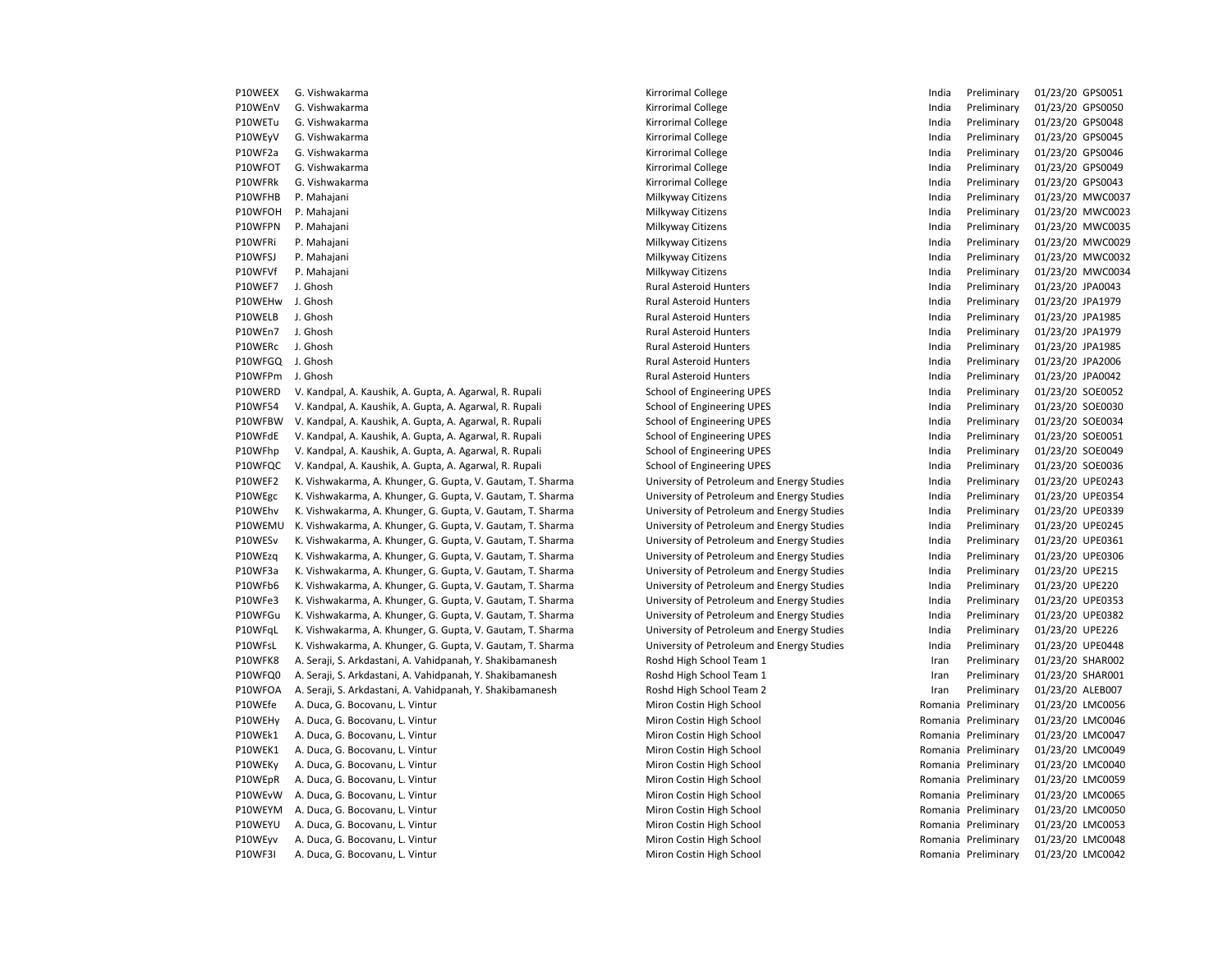| P10WF6e | A. Duca, G. Bocovanu, L. Vintur                                     | Miron Costin High School                   | Romania Preliminary   |                    | 01/23/20 LMC0061 |
|---------|---------------------------------------------------------------------|--------------------------------------------|-----------------------|--------------------|------------------|
| P10WF9R | A. Duca, G. Bocovanu, L. Vintur                                     | Miron Costin High School                   | Romania Preliminary   |                    | 01/23/20 LMC0041 |
| P10WFhG | A. Duca, G. Bocovanu, L. Vintur                                     | Miron Costin High School                   | Romania Preliminary   |                    | 01/23/20 LMC0064 |
| P10WFod | A. Duca, G. Bocovanu, L. Vintur                                     | Miron Costin High School                   | Romania Preliminary   |                    | 01/23/20 LMC0062 |
| P10WFp3 | A. Duca, G. Bocovanu, L. Vintur                                     | Miron Costin High School                   | Romania Preliminary   |                    | 01/23/20 LMC0045 |
| P10WFP7 | A. Duca, G. Bocovanu, L. Vintur                                     | Miron Costin High School                   | Romania Preliminary   |                    | 01/23/20 LMC0051 |
| P10WFq6 | A. Duca, G. Bocovanu, L. Vintur                                     | Miron Costin High School                   | Romania Preliminary   |                    | 01/23/20 LMC0060 |
| P10WFTa | A. Duca, G. Bocovanu, L. Vintur                                     | Miron Costin High School                   | Romania Preliminary   |                    | 01/23/20 LMC0052 |
| P10WFRj | T. Tapero, A. Utkina, R. Sorokin, V. Kirilova, V. Kozlova           | School No.1 Lytkarino / Tusk               | Russia                | Preliminary        | 01/23/20 LYT0006 |
| P10WFDX | A. Dimas                                                            | <b>IES Cabo Blanco</b>                     | Spain                 | Preliminary        | 01/23/20 CAB0029 |
| P10WFKm | A. Dimas                                                            | <b>IES Cabo Blanco</b>                     | Spain                 | Preliminary        | 01/23/20 CAB0031 |
| P10WFPs | A. Dimas                                                            | <b>IES Cabo Blanco</b>                     | Spain                 | Preliminary        | 01/23/20 CAB0033 |
| P10WFpy | A. Dimas                                                            | <b>IES Cabo Blanco</b>                     | Spain                 | Preliminary        | 01/23/20 CAB0032 |
| P10WFRp | A. Dimas                                                            | <b>IES Cabo Blanco</b>                     | Spain                 | Preliminary        | 01/23/20 CAB0030 |
| P10WFSS | A. Dimas                                                            | <b>IES Cabo Blanco</b>                     | Spain                 | Preliminary        | 01/23/20 CAB0036 |
| P10WFB8 | S. Gunarathne, W. Weerasinghe                                       | Silver Star Group - University of Kelaniya | Sri Lanka Preliminary |                    | 01/23/20 SSG0076 |
| P10WFG4 | S. Gunarathne, W. Weerasinghe                                       | Silver Star Group - University of Kelaniya | Sri Lanka Preliminary |                    | 01/23/20 SSG0072 |
| P10WFR3 | S. Gunarathne, W. Weerasinghe                                       | Silver Star Group - University of Kelaniya | Sri Lanka Preliminary |                    | 01/23/20 SSG0079 |
| P10WFzv | S. Gunarathne, W. Weerasinghe                                       | Silver Star Group - University of Kelaniya | Sri Lanka Preliminary |                    | 01/23/20 SSG0068 |
| P10WEo5 | N. Niwarthana                                                       | Team Drakayz                               | Sri Lanka Preliminary |                    | 01/23/20 TDN0270 |
| P10WETq | N. Niwarthana                                                       | Team Drakayz                               | Sri Lanka Preliminary |                    | 01/23/20 TDN0255 |
| P10WEw3 | N. Niwarthana                                                       | Team Drakayz                               | Sri Lanka Preliminary |                    | 01/23/20 TDN0250 |
| P10WEXx | N. Niwarthana                                                       | Team Drakayz                               | Sri Lanka Preliminary |                    | 01/23/20 TDN0269 |
| P10WF1d | N. Niwarthana                                                       | Team Drakayz                               | Sri Lanka Preliminary |                    | 01/23/20 TDN0251 |
| P10WF87 | N. Niwarthana                                                       | Team Drakayz                               | Sri Lanka Preliminary |                    | 01/23/20 TDN0264 |
| P10WF9x | N. Niwarthana                                                       | Team Drakayz                               | Sri Lanka Preliminary |                    | 01/23/20 TDN0268 |
| P10WFAY | N. Niwarthana                                                       | Team Drakayz                               | Sri Lanka Preliminary |                    | 01/23/20 TDN0253 |
| P10WFco | N. Niwarthana                                                       | Team Drakayz                               | Sri Lanka Preliminary |                    | 01/23/20 TDN0260 |
| P10WFEd | N. Niwarthana                                                       | Team Drakayz                               | Sri Lanka Preliminary |                    | 01/23/20 TDN0263 |
| P10WFLn | N. Niwarthana                                                       | Team Drakayz                               | Sri Lanka Preliminary |                    | 01/23/20 TDN0252 |
| P10WFOQ | N. Niwarthana                                                       | Team Drakayz                               | Sri Lanka Preliminary |                    | 01/23/20 TDN0265 |
| P10WFqi | N. Niwarthana                                                       | Team Drakayz                               | Sri Lanka Preliminary |                    | 01/23/20 TDN0261 |
| P10WFgr | N. Niwarthana                                                       | Team Drakayz                               | Sri Lanka Preliminary |                    | 01/23/20 TDN0257 |
| P10WFrE | N. Niwarthana                                                       | Team Drakayz                               | Sri Lanka Preliminary |                    | 01/23/20 TDN0258 |
| P10WFSX | N. Niwarthana                                                       | Team Drakayz                               | Sri Lanka Preliminary |                    | 01/23/20 TDN0249 |
| P10WFsy | N. Niwarthana                                                       | Team Drakayz                               | Sri Lanka Preliminary |                    | 01/23/20 TDN0259 |
| P10WFNK | A. Deshappriya                                                      | <b>Team Osiris</b>                         | Sri Lanka Preliminary |                    | 01/23/20 OSR0534 |
| P10WFOs | A. Deshappriya                                                      | <b>Team Osiris</b>                         | Sri Lanka Preliminary |                    | 01/23/20 OSR0529 |
| P10WFOY | A. Deshappriya                                                      | <b>Team Osiris</b>                         | Sri Lanka Preliminary |                    | 01/23/20 OSR0533 |
| P10WFPF | A. Deshappriya                                                      | <b>Team Osiris</b>                         | Sri Lanka Preliminary |                    | 01/23/20 OSR0536 |
| P10WFQN | A. Deshappriya                                                      | <b>Team Osiris</b>                         | Sri Lanka Preliminary |                    | 01/23/20 PGS0524 |
| P10WFRR | A. Deshappriya                                                      | <b>Team Osiris</b>                         | Sri Lanka Preliminary |                    | 01/23/20 PGS0521 |
| P10WFRv | A. Deshappriya                                                      | <b>Team Osiris</b>                         | Sri Lanka Preliminary |                    | 01/23/20 PGS0520 |
| P10WEAi | M. Özaydin, M. Erkus, M. Gulerkaya, B. Ertan, H. Sogancý, A. Arslan | Duzce Science and Art Center               | Turkey                | Preliminary        | 01/23/20 SAC301  |
| P10WEEH | M. Özaydin, M. Erkus, M. Gulerkaya, B. Ertan, H. Sogancý, A. Arslan | Duzce Science and Art Center               | Turkey                | Preliminary        | 01/23/20 SAC300  |
| P10WEh2 | M. Özaydin, M. Erkus, M. Gulerkaya, B. Ertan, H. Sogancý, A. Arslan | Duzce Science and Art Center               | Turkey                | Preliminary        | 01/23/20 SAC196  |
| P10WEO2 | M. Özaydin, M. Erkus, M. Gulerkaya, B. Ertan, H. Sogancý, A. Arslan | Duzce Science and Art Center               | Turkey                | Preliminary        | 01/23/20 SAC193  |
| P10WEYi | M. Özaydin, M. Erkus, M. Gulerkaya, B. Ertan, H. Sogancý, A. Arslan | Duzce Science and Art Center               | Turkey                | Preliminary        | 01/23/20 SAC192  |
| P10WF0j | M. Özaydin, M. Erkus, M. Gulerkaya, B. Ertan, H. Sogancý, A. Arslan | Duzce Science and Art Center               | Turkey                | Preliminary        | 01/23/20 SAC303  |
| P10WFeO | M. Özaydin, M. Erkus, M. Gulerkaya, B. Ertan, H. Sogancý, A. Arslan | Duzce Science and Art Center               | Turkey                | Preliminary        | 01/23/20 SAC190  |
| P10WFJA | M. Özaydin, M. Erkus, M. Gulerkaya, B. Ertan, H. Sogancý, A. Arslan | Duzce Science and Art Center               | Turkey                | Preliminary        | 01/23/20 SAC302  |
| P10WFmb | M. Özavdin, M. Erkus, M. Gulerkava, B. Ertan, H. Sogancý, A. Arslan | Duzce Science and Art Center               |                       | Turkey Preliminary | 01/23/20 SAC306  |